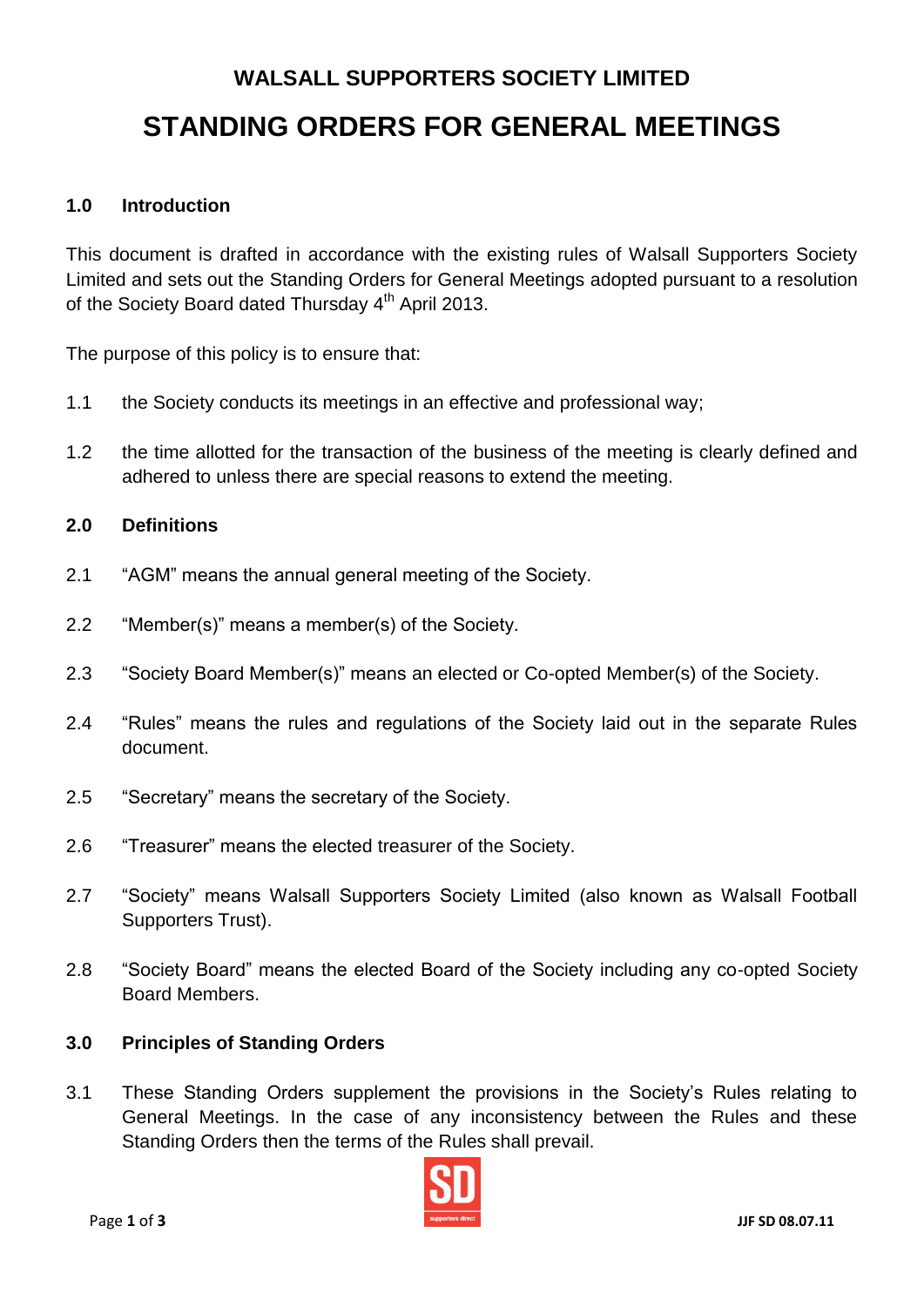- 3.2 The Society Board may alter, rescind or add to any part or element of these Standing Orders by a simple majority vote of those present at a Society Board Meeting. The Secretary is to consider, periodically, the need for amendments to Standing Orders and report on this matter to the Board.
- 3.3 The aim of these Standing Orders is to make each meeting as efficient and productive as possible and to ensure that it is conducted in a professional manner, allowing the Chair to keep order whilst permitting each member the opportunity to fully participate in the meeting. All these issues are key to the Society as its functional structure is based on the democratic process, of which meetings are a key part.

# **4.0 Order of Business**

4.1 The order of business at every ordinary or special meeting of the Society shall be in accordance with the printed agenda of business issued with the notice of the meeting.

# **5.0 Speaking**

- 5.1 The mover of a motion or amendment shall be allowed up to 5 minutes in which to state the case. The mover of the motion shall also have the right to reply at the end of the discussion, and in replying shall be confined to answering previous speakers and shall not be permitted to introduce new matters into the debate. Up to 5 minutes shall be allowed for this right of reply after which the motion shall be put to the vote.
- 5.2 In regard to any motion or amendment no other speaker shall be allowed more than 5 minutes except with the permission of the Chair. No amendments to motions shall be accepted at a general meeting unless the notice convening the meeting has made clear that notions may be amended at the meeting.
- 5.3 Every member who wishes to speak shall address the Chair and confine their speech to the subject under discussion.
- 5.4 No member shall address the meeting more than once on the same subject except as provided in 5.1 and 5.2.
- 5.5 The Chair may invite an officer or professional advisor of the Society present at the meeting to give a report and/or to respond to any comments or questions raised by a member.
- 5.6 In response to any questions or comments raised by a member, the Chair reserves the right to arrange for a written response to be forwarded to the member in due course.